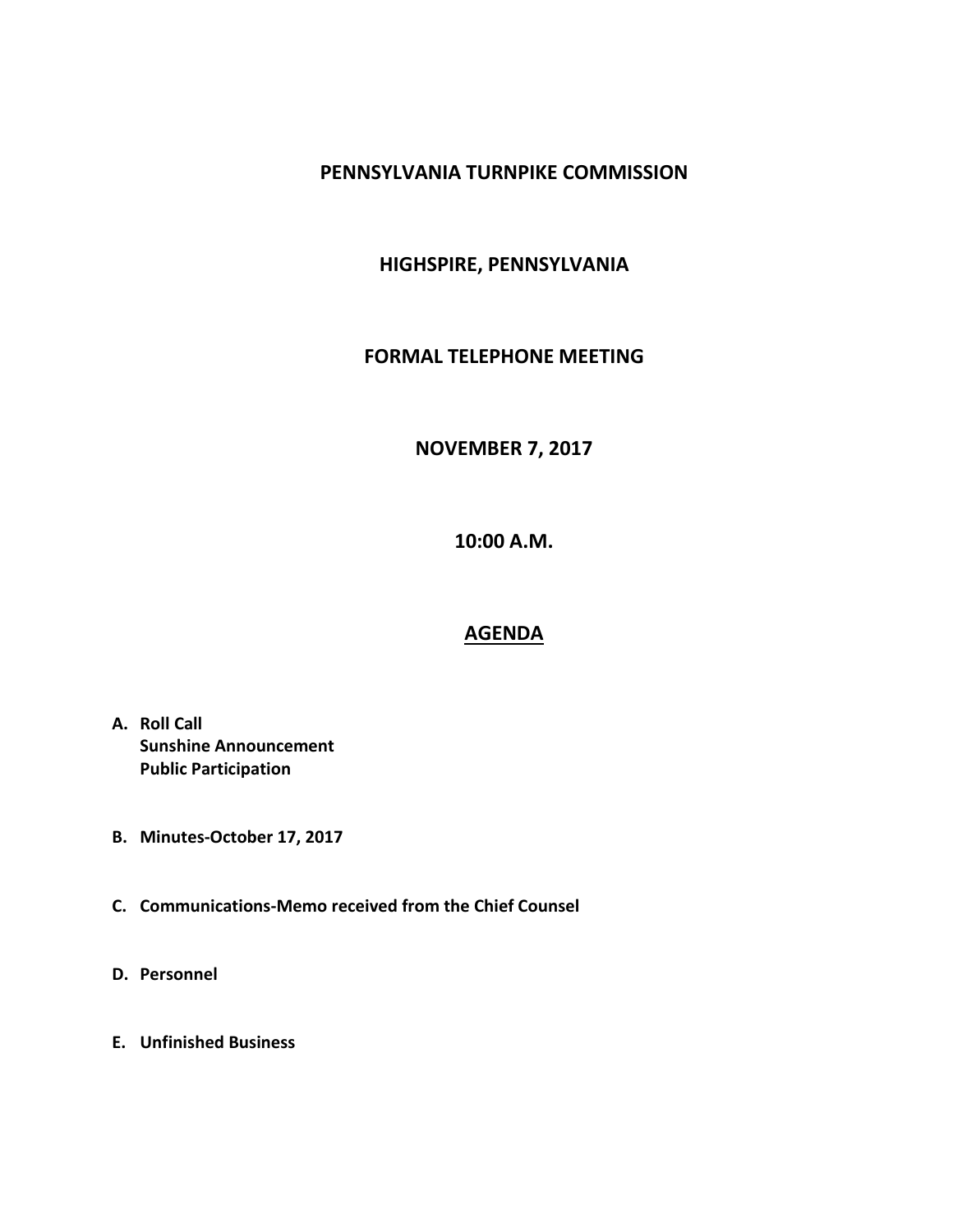- **1. Approve payment for the items listed in memos "a" and "b":**
	- **a. Invoice from Travelers Insurance Company, through our broker, Conner Strong & Buckelew, for a total amount of \$1,784,564.00, which represents the annual premium for property and mobile equipment insurance coverage (\$1,774,664.00) and boiler and machinery insurance coverage (\$9,900.00) for the period October 1, 2017 – September 30, 2018;**
	- **b. Chubb Cyber Liability insurance, through our broker, Conner Strong & Buckelew, for a limit of \$5,000,000.00 for each claim, at an annual not-to-exceed premium of \$65,000.00.**
- **2. Approve the negotiation and execution of the Agreements and Amendments for the items listed in memos "a" through "n":**
	- **a. Perpetual Drainage Easement Agreement with Swatara Township for the installation, operation, maintenance and/or repair of pipes and associated structures, and the conveyance of water, over and across Commission owned property at 300 East Park Drive, Swatara Township, Dauphin County;**
	- **b. Amendment to our agreement with Giant Eagle, Inc. for distribution of E-ZPass in its locations, exercising the option to renew the agreement for an additional year;**
	- **c. Amendment to our agreement with PFM Asset Management for arbitrage advisory services, exercising the option to renew the agreement for an additional year, at a not-to-exceed amount of \$100,000.00; and approval to advertise for arbitrage advisory services;**
	- **d. Amendment to our agreement with Conduent State and Local Solutions, Inc. for maintenance and support of the tolling solution on the Findlay Connector, extending the agreement for an additional 6 months; at a not-to-exceed amount of \$193,800.00;**
	- **e. Agreement with Runkles, Inc. for distribution of E-ZPass in its Pennsylvania locations;**
	- **f. Amendment to our agreement with Red House Communications for marketing services, for an additional \$100,000.00 to support the efforts for the remaining fourteen months of the contract; for a revised not-to-exceed amount of \$400,000.00;**
	- **g. Memorandum of Understanding with the PA Department of Health (PADOH), for the Commission to provide temporary space for up to 25 PADOH employees at the Central Office Building during PADOH's Continuity of Operations Plan activation;**
	- **h. Settlement Agreement and Release with Outfront Media for back rent owed to the Commission for a billboard located on Commission owned surplus property;**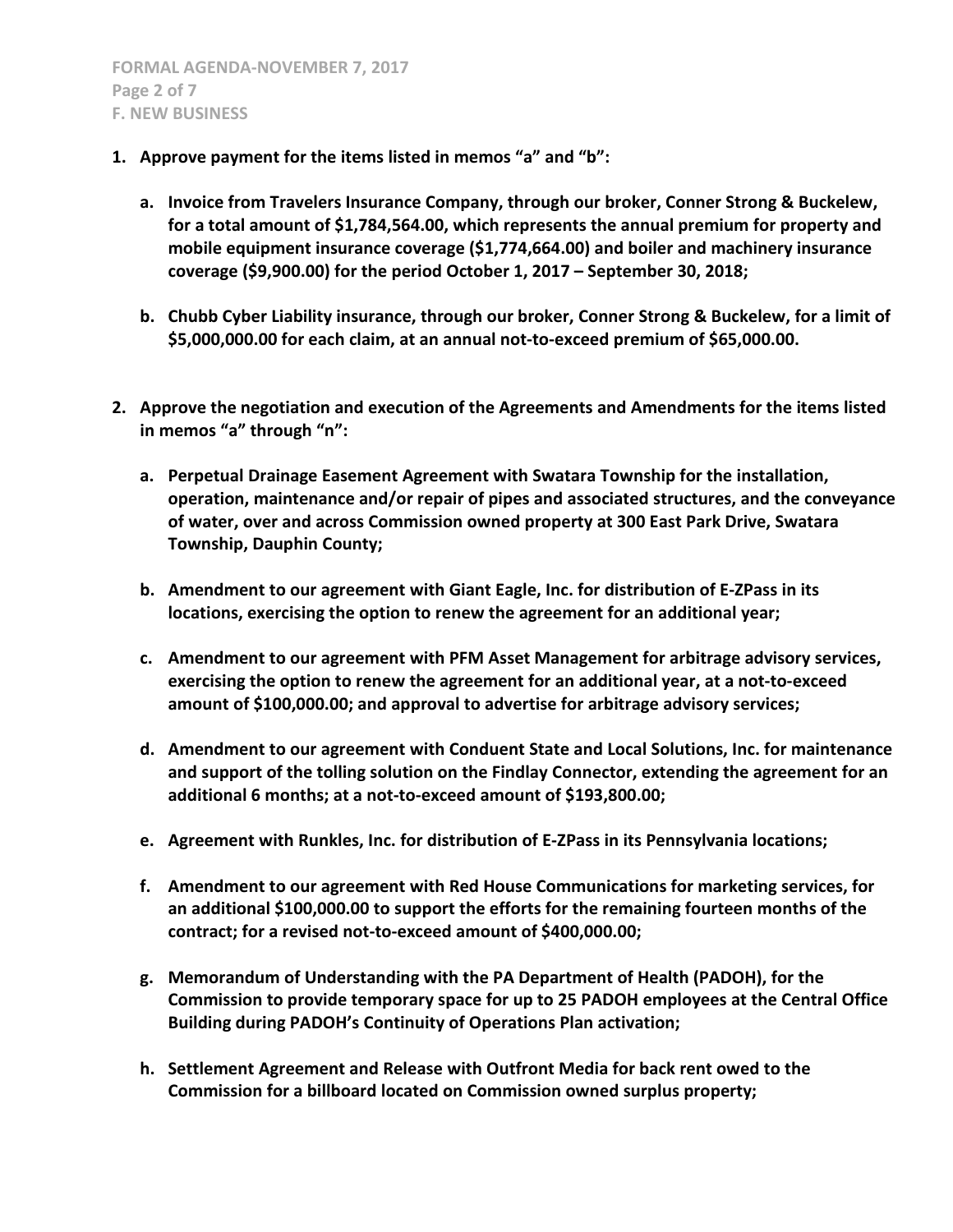- **i. Agreement with Cecil Township to document the obligations of both parties for the Commission's improvement of several existing roadways that will be turned back to the Township after construction as part of the Southern Beltway, US 22 to I-79 project;**
- **j. Settlement Agreement and Release with Patricia Lovelace, and authorize issuance of the workers' compensation settlement payment;**
- **k. Agreement with First Pennsylvania Resources, LLC to supply the necessary stream and wetland mitigation credits for the wetland and stream impacts (as required by State and Federal agencies) for the total reconstruction project from MP 28.00 to MP 31.00; at a not-toexceed amount of \$165,000.00;**
- **l. Settlement Agreement and related documents with Dick Harris & Son Trucking Co., Inc.;**
- **m. Reimbursement Agreement with Peoples Natural Gas (PNG) to reimburse PNG the cost for the required engineering and utility work necessary for construction of the Southern Beltway, Section 55-C1-2; at a not-to-exceed amount of \$762,500.00;**
- **n. Two (2) Reimbursement Agreements with West Penn Power Company (WPPC) to reimburse WPPC the cost for the required engineering and utility work necessary for construction of the Southern Beltway, Section 55-C1-2; at a combined not-to-exceed amount of \$285,000.00.**
- **3. Approve the Right-of-Way Requests for the items listed in memos "a" through "h":**
	- **a. Acquisition of Right-of-Way #14079-RK (Wilma L. Elicker & Charles G. Elicker), a total take parcel necessary for the total reconstruction project from MP 49.00 to MP 53.00 by authorizing payment of \$150,657.77 representing fair market value, pro-rated taxes, housing supplement and closing costs to ARROW Land Services, LLC escrow agent; authorize the appropriate Commission officials to execute the Agreement of Sale and other documents that may be required for closing; authorize the payment of additional statutory damages as calculated by the Right-of-Way Administrator and approved by the Chief Counsel; and payment of the fair market value is contingent upon the delivery of a deed as prepared by the Legal Department;**
	- **b. Acquisition of Right-of-Way #14083-RE (Lisa Lynn Sowers), a partial take parcel necessary for the total reconstruction project from MP 53.00 to MP 57.00 by authorizing payment of \$500.00 representing fair market value to Lisa Lynn Sowers; authorize the appropriate Commission officials to execute the Temporary Construction Easement and other documents as may be required; authorize payment of additional statutory damages as calculated by the Right-of-Way Administrator and approved by the Chief Counsel; and payment of the fair market value to the property owner is contingent upon the delivery of the Temporary Construction Easement as approved by the Legal Department;**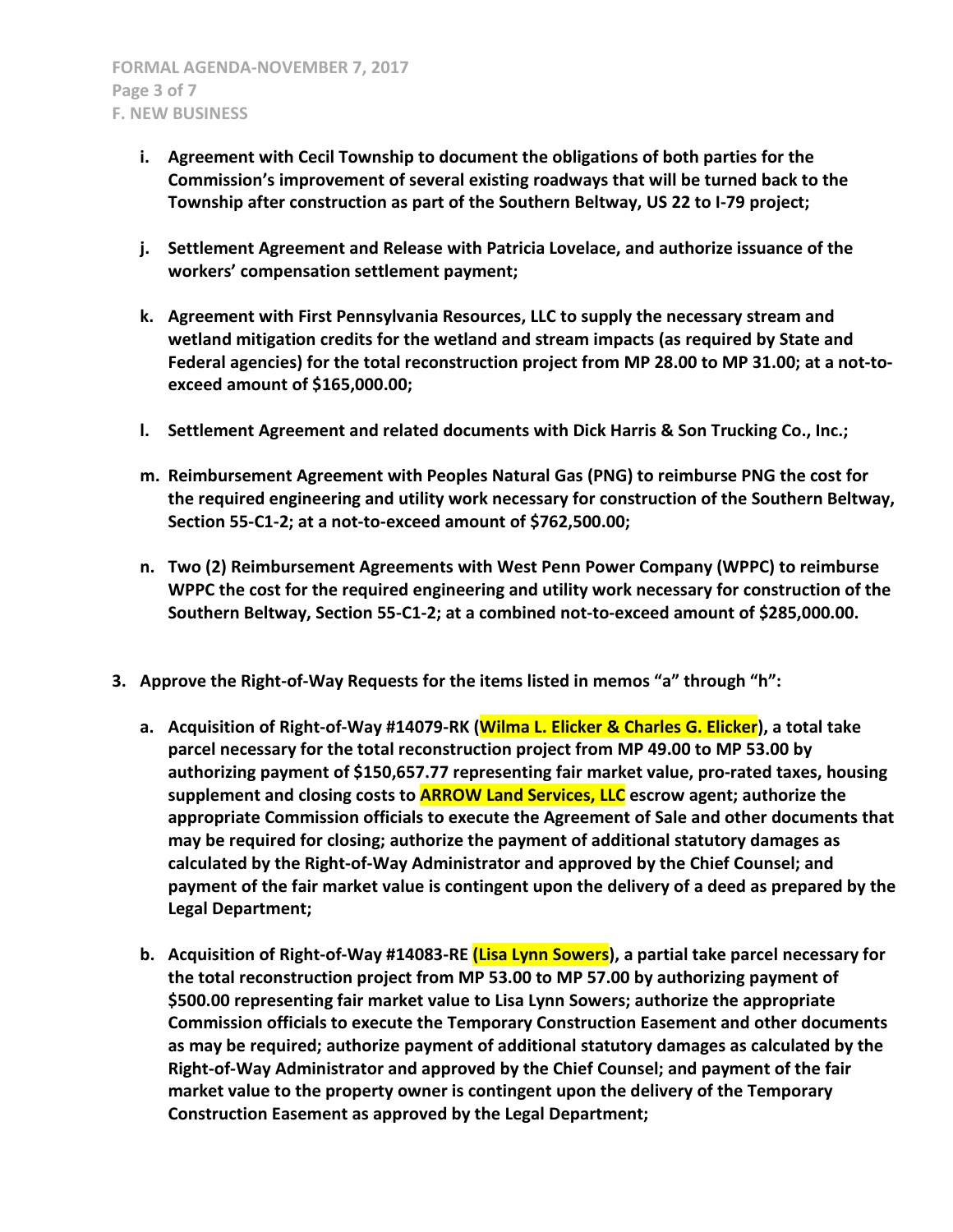- **c. Acquisition of Right-of-Way #14081-RF (Christine S. Monteith), a partial take parcel necessary for the total reconstruction project from MP 53.00 to MP 57.00 by authorizing payment of \$581.95 representing fair market value and pro-rated taxes to Christine S. Monteith; authorize the appropriate Commission officials to execute the Agreement of Sale and other documents that may be required for closing; authorize the payment of additional statutory damages as calculated by the Right-of-Way Administrator and approved by the Chief Counsel; and payment of fair market value to the property owner is contingent upon her delivery of a deed prepared by the Legal Department;**
- **d. Acquisition of Right-of-Way #14083-RC (Jan A. Mikolaczyk and Nancy Varrato), a partial take parcel necessary for the total reconstruction project from MP 53.00 to MP 57.00 by authorizing payment of \$1,412.00 representing fair market value and pro-rated taxes to Nancy Varrato; authorize the appropriate Commission officials to execute the Agreement of Sale and other documents that may be required for closing; authorize the payment of additional statutory damages as calculated by the Right-of-Way Administrator and approved by the Chief Counsel; and payment of fair market value to the property owners is contingent upon their delivery of a deed prepared by the Legal Department;**
- **e. Acquisition of Right-of-Way #14116 (Michael A. Ciaffoni, Pete J. Ciaffoni, Jr., Elaine F. McVicker; John Kenneth Ciaffoni; Maribeth Miller; and Theresa LaFuente), a partial take parcel necessary for construction of the Southern Beltway, US 22 to I-79, by authorizing payment of \$201,045.80 representing fair market value and pro-rated taxes to Coon & Company, escrow agent; authorize the appropriate Commission officials to execute the Agreement of Sale and other documents that may be required for closing; authorize the payment of additional statutory damages as calculated by the Right-of-Way Administrator and approved by the Chief Counsel; and payment of fair market value to the property owners is contingent upon their execution and delivery of a deed as prepared by the Legal Department;**
- **f. Acquisition of Right-of-Way #14117 (Helen Kelly, a/k/a Helen C. Kelly; Michael A. Ciaffoni; Pete J. Ciaffoni, Jr.; Elaine F. McVicker; John Kenneth Ciaffoni; Maribeth Miller; George L. Kelly, a/k/a George M. Kelly; and Theresa LaFuente), a partial take parcel necessary for construction of the Southern Beltway, US 22 to I-79, by authorizing payment of \$525,881.26 representing fair market value and pro-rated taxes to Coon & Company, escrow agent; authorize the appropriate Commission officials to execute the Agreement of Sale and other documents that may be required for closing; authorize the payment of additional statutory damages as calculated by the Right-of-Way Administrator and approved by the Chief Counsel; and payment of fair market value to the property owners is contingent upon their execution and delivery of a deed as prepared by the Legal Department;**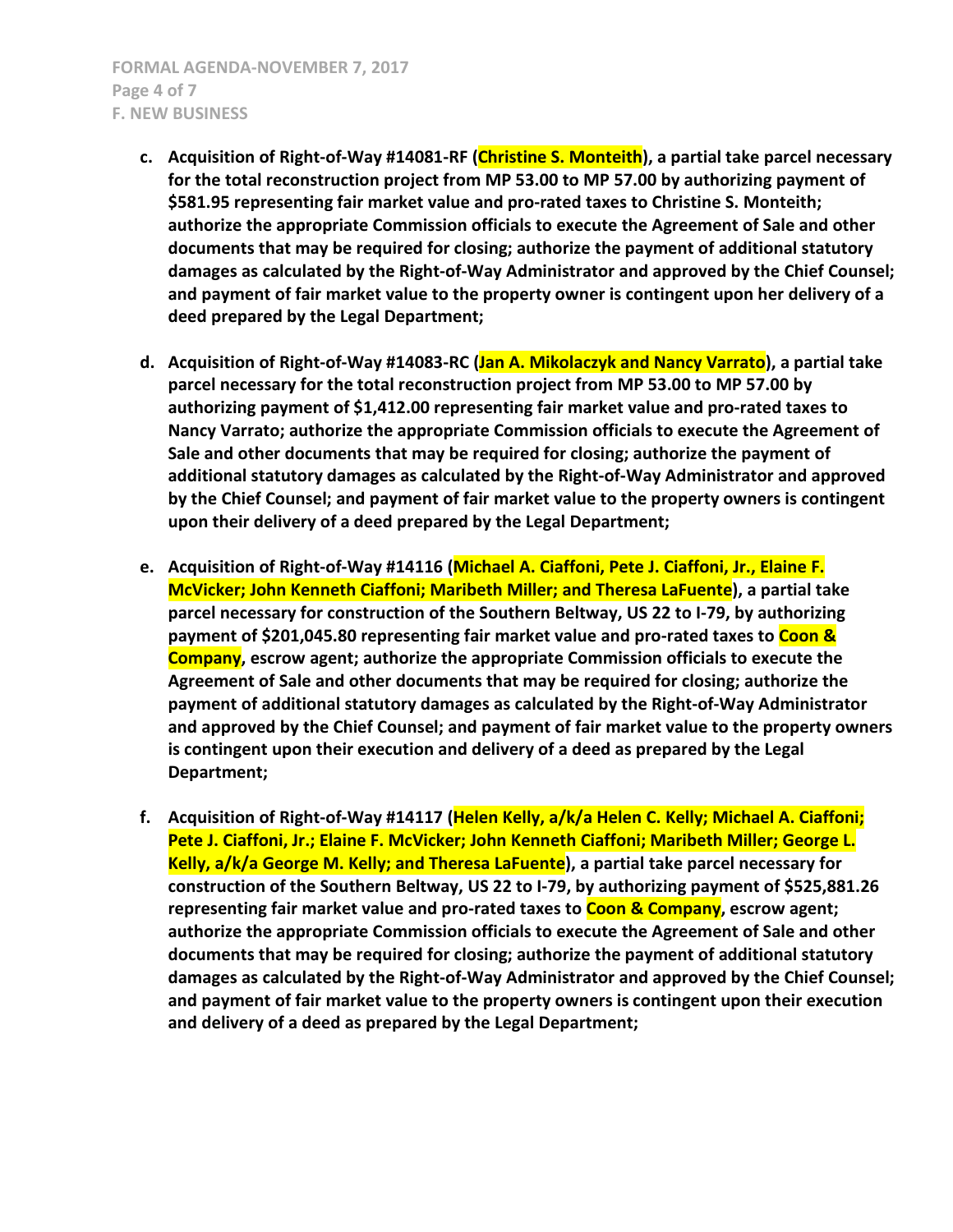- **g. Acquisition of Right-of-Way #6022-A (Milford Road Associates, L.P.), a partial take parcel necessary for the total reconstruction project from MP 308.00 to MP 312.00 by authorizing payment of \$6,902.00 representing fair market value and pro-rated taxes to Milford Road Associates, L.P.; authorize the appropriate Commission officials to execute the Agreement of Sale and other documents that may be required for closing; authorize the payment of additional statutory damages as calculated by the Right-of-Way Administrator and approved by the Chief Counsel; and payment of fair market value to the property owner is contingent upon the delivery of a deed as prepared by the Legal Department;**
- **h. Adopt the proposed Property Acquisition Resolution for Right-of-Way #14120-A (MDJST, LLC), a partial take parcel necessary for construction of the Southern Beltway, US 22 to I-79; authorize the payment \$9,700.00 representing Estimated Just Compensation to counsel named at a later date; and authorize payment of additional statutory damages as calculated by the Right-of-Way Administrator and approved by the Chief Counsel.**
- **4. Approve advertising for items listed in memos "a" through "d":**
	- **a. Engineering firm to perform storage tank/environmental related service systemwide;**
	- **b. Cell tower lease consultant to assist in evaluating the cell tower program to maximize the market competitiveness and future leasing opportunities;**
	- **c. Contract S-006.00X002-3-12 for construction of the Southern Beltway, SR 576, Section 55C1-2 between MP S16.04 and MP S17.97;**
	- **d. Engineering/construction management firm to perform open-end construction management and construction inspection services between MP 0.00 and MP 247.00, I-376, Turnpike 576, Turnpike 66 and Turnpike 43.**
- **5. Approve the Issuance of Purchase Orders for the items listed in memos "a" through "d":**
	- **a. Two (2) SS250 melters, utilizing the Commonwealth's contract with Crafco, Inc.; at a total award of \$100,288.80;**
	- **b. Quakertown lighting replacement project, utilizing the Commonwealth's contract with Schaedler Yesco Distribution Inc.; at a total award of \$117,950.04;**
	- **c. Fourteen (14) Chevrolet Equinox SUV's, utilizing the Commonwealth's contract with Hertrich Fleet Services, Inc.; at a total award of \$302,484.00;**
	- **d. HVAC controls maintenance for Districts 3, 4 & 5, utilizing the Commonwealth's contract with Automated Logic Contracting Services, Inc.; at a total award of \$311,441.00.**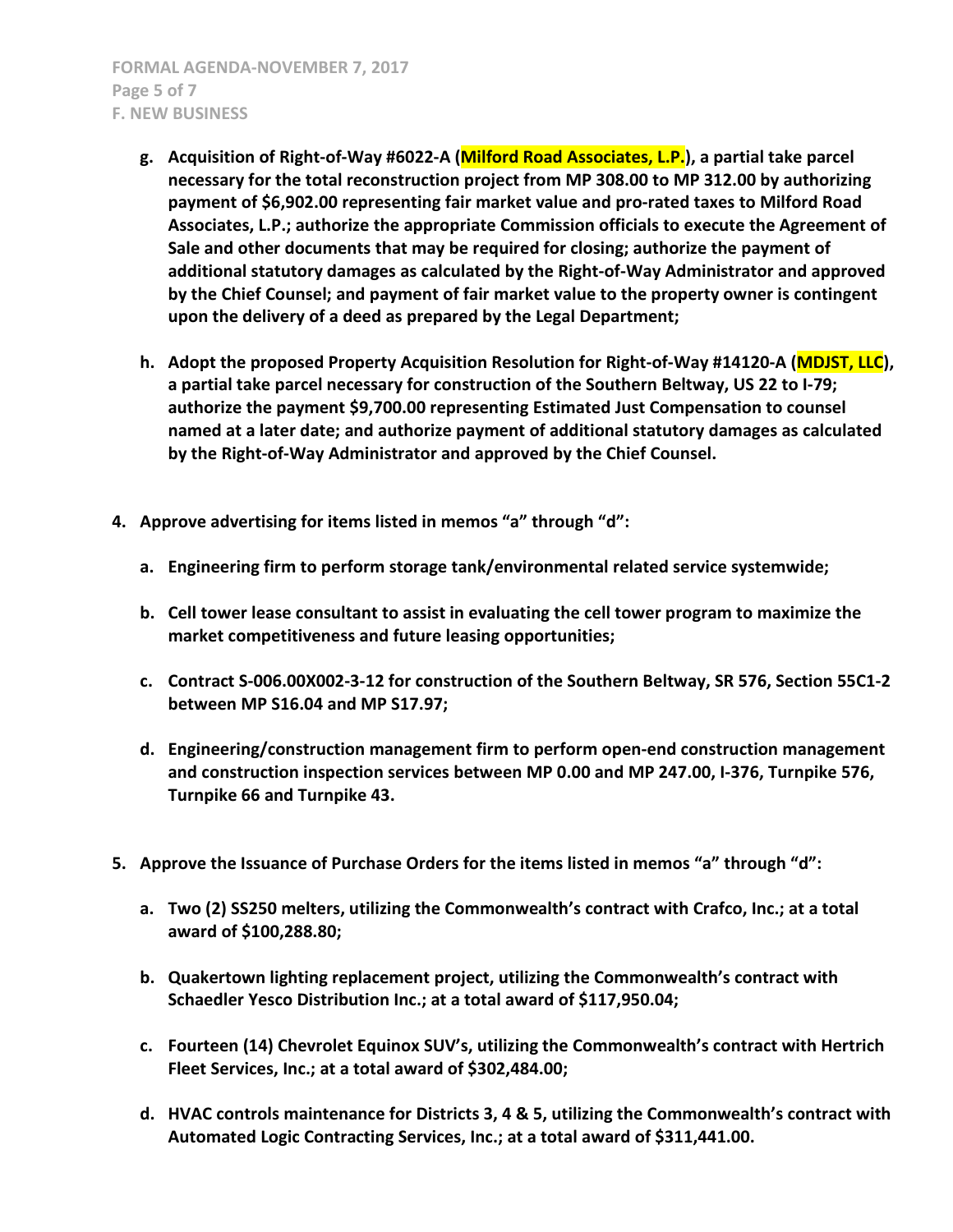- **6. Approve the Award of Contract #T-355.00P001-3-18 for the Route 13 connector for the I-95/I-276 Interchange, to the lowest responsive and responsible bidder, James D. Morrissey, Inc.; at a notto-exceed amount of \$17,993,117.52 and a contingency of \$800,000.00.**
- **7. Approve the Change Orders and Final Payment for the items listed in memos "a" through "d":**
	- **a. Change Order #1 for Contract #T-013.21S001-3-08 for the replacement of Bridge WB-206 at MP 12.58 with Allison Park Contractors, Inc.; for an increase of \$22,750.00 for demolition of a Commission purchased property associated with the future Beaver River Bridge and a 55-day time extension; for a revised not-to-exceed amount of \$8,956,723.64;**
	- **b. Change Order #2 and Final Payment for Contract #T-333.59F001-3-03 for plumbing work at the Plymouth Meeting maintenance facility with Guy M. Cooper, Inc., for an additional \$89,322.26 for rock excavation, revision to the clean agent system, vent piping, salt brine/calcium chloride equipment, parts washer station, gas lines, insulation of condensate piping and fire sprinkler repair; for a final contract value of \$1,239,322.26 and final amount due to the contractor of \$146,822.26;**
	- **c. Change Order #12 for Contract #A-020.00T002-3-05 for roadway and bridge reconstruction from MP A20.31 to MP A25.67 with Walsh Construction, for an additional \$630,051.69 to balance items to work completed, excavation, impact attenuator repairs, topsoil furnished and placed, seeding and soil supplements, mulching, E&S control, drilled caissons, M&P of railroad traffic, insurance, partnering, undercutting, material disposal, driveway repairs, sawcutting, drainage, emergency pull-off elimination, reflector replacement, local road repairs under mainline bridge, barrier removal, conduit and loop detector installations; for a revised not-to-exceed amount of \$163,917,921.28;**
	- **d. Change Order #1 for Contract #A-120.68S001-3-02 for the replacement of Bridge NB-709 at MP A120.68 with Nyleve Bridge Corp., for an increase of \$29,449.81 for undercutting, replacement of existing power supply pole, premium pay due to utility delays needed to complete critical work items and drainage and a 28-day time extension due to delays in utility relocations; for a revised not-to-exceed amount of \$5,392,208.59.**
- **8. Approve the negotiation and execution of the Supplemental Agreements for the items listed in memos "a" through "d":**
	- **a. Supplemental Agreement #2 for storage tank management services with GAI Consultants, for an additional \$250,000.00 to complete site characterization/soil and groundwater remediation required at the Homewood maintenance facility; for a revised not-to-exceed amount of \$2,500,000.00;**